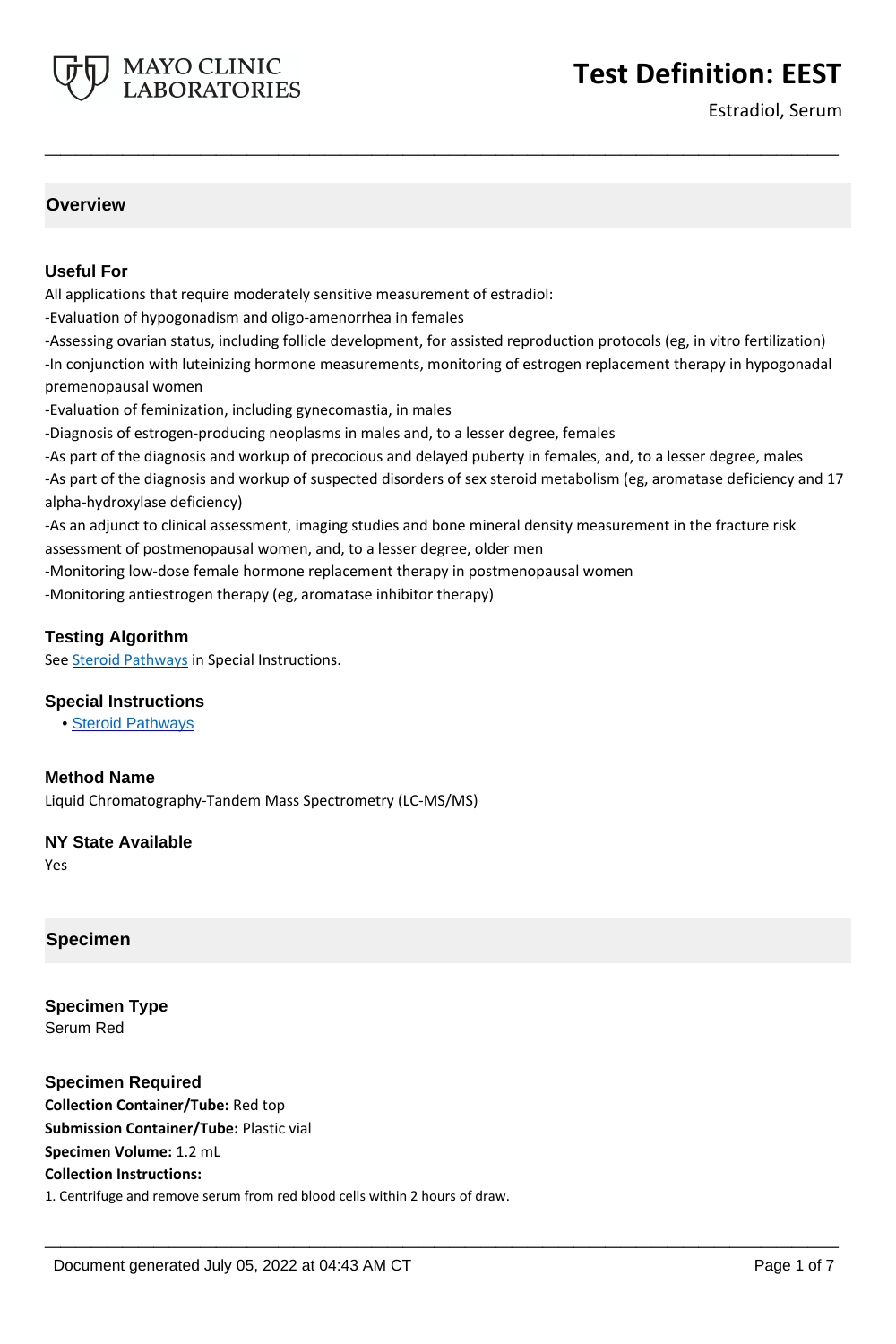

2. Aliquot serum to submission container.

**Additional Information:** See [Steroid Pathways](http://www.mayocliniclabs.com/it-mmfiles/Steroid_Pathways.pdf) in Special Instructions.

# **Forms**

If not ordering electronically, complete, print, and send a [General Request](https://www.mayocliniclabs.com/~/media/it-mmfiles/special-instructions/general-request-form.pdf) (T239) with the specimen.

## **Specimen Minimum Volume**

0.8 mL

# **Reject Due To**

| Gross hemolysis | OK                    |
|-----------------|-----------------------|
| Gross lipemia   | OK                    |
| Gross icterus   | OK                    |
| Other           | Serum gel or SST tube |

**\_\_\_\_\_\_\_\_\_\_\_\_\_\_\_\_\_\_\_\_\_\_\_\_\_\_\_\_\_\_\_\_\_\_\_\_\_\_\_\_\_\_\_\_\_\_\_\_\_\_\_**

# **Specimen Stability Information**

| <b>Specimen Type</b> | <b>Temperature</b>       | <b>Time</b> | <b>Special Container</b> |
|----------------------|--------------------------|-------------|--------------------------|
| Serum Red            | Refrigerated (preferred) | 28 days     |                          |
|                      | Ambient                  | 28 days     |                          |
|                      | Frozen                   | 28 days     |                          |

# **Clinical & Interpretive**

## **Clinical Information**

Estrogens are involved in development and maintenance of the female phenotype, germ cell maturation, and pregnancy. They also are important for many other, nongender-specific processes, including growth, nervous system maturation, bone metabolism/remodeling, and endothelial responsiveness. The 2 major biologically active estrogens in nonpregnant humans are estrone (E1) and estradiol (E2). A third bioactive estrogen, estriol (E3), is the main pregnancy estrogen, but plays no significant role in nonpregnant women or men.

E2 is produced primarily in ovaries and testes by aromatization of testosterone. Small amounts are produced in the adrenal glands and some peripheral tissues, most notably fat. By contrast, most of the circulating E1 is derived from peripheral aromatization of androstenedione (mainly adrenal). E2 and E1 can be converted into each other, and both can be inactivated via hydroxylation and conjugation. E2 demonstrates 1.25 to 5 times the biological potency of E1. E2 circulates at 1.5 to 4 times the concentration of E1 in premenopausal, nonpregnant women. E2 levels in men and postmenopausal women are much lower than in nonpregnant women, while E1 levels differ less, resulting in a reversal of the premenopausal E2:E1 ratio. E2 levels in premenopausal women fluctuate during the menstrual cycle. They are lowest during the early follicular phase. E2 levels then rise gradually until 2 to 3 days before ovulation, at which stage they start to increase much more rapidly and peak just before the ovulation-inducing luteinizing hormone (LH)/follicle stimulating hormone (FSH) surge at 5 to 10 times the early follicular levels. This is followed by a modest decline during the ovulatory phase. E2 levels then increase again gradually until the midpoint of the luteal phase and, thereafter, decline to trough, early follicular levels.

**\_\_\_\_\_\_\_\_\_\_\_\_\_\_\_\_\_\_\_\_\_\_\_\_\_\_\_\_\_\_\_\_\_\_\_\_\_\_\_\_\_\_\_\_\_\_\_\_\_\_\_**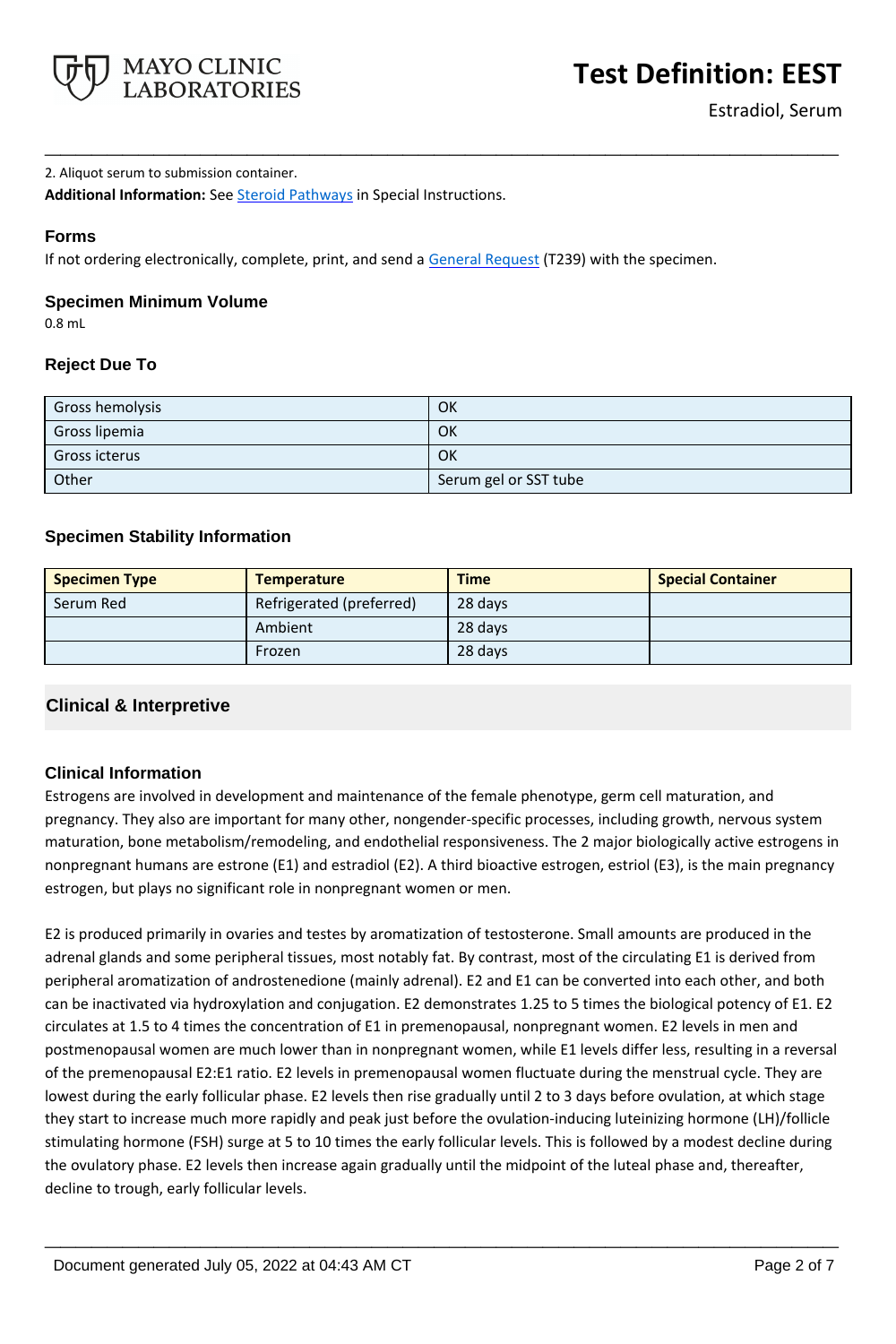

Measurement of serum E2 forms an integral part of the assessment of reproductive function in females, including assessment of infertility, oligo-amenorrhea, and menopausal status. In addition, it is widely used for monitoring ovulation induction, as well as during preparation for in vitro fertilization. For these applications E2 measurements with modestly sensitive assays suffice. However, extra sensitive E2 assays, simultaneous measurement of E1, or both are needed in a number of other clinical situations. These include inborn errors of sex steroid metabolism, disorders of puberty, estrogen deficiency in men, fracture risk assessment in menopausal women, and increasingly, therapeutic drug monitoring, either in the context of low-dose female hormone replacement therapy or antiestrogen treatment.

**\_\_\_\_\_\_\_\_\_\_\_\_\_\_\_\_\_\_\_\_\_\_\_\_\_\_\_\_\_\_\_\_\_\_\_\_\_\_\_\_\_\_\_\_\_\_\_\_\_\_\_**

See [Steroid Pathways](http://www.mayocliniclabs.com/it-mmfiles/Steroid_Pathways.pdf) in Special Instructions.

**MAYO CLINIC<br>LABORATORIES** 

## **Reference Values**

CHILDREN\*

1-14 days: Estradiol levels in newborns are very elevated at birth but will fall to prepubertal levels within a few days. Males

| <b>Tanner Stages#</b> | <b>Mean Age</b> | <b>Reference Range</b> |
|-----------------------|-----------------|------------------------|
| Stage I (>14 days     | 7.1 years       | Undetectable-13 pg/mL  |
| and prepubertal)      |                 |                        |
| Stage II              | 12.1 years      | Undetectable-16 pg/mL  |
| Stage III             | 13.6 years      | Undetectable-26 pg/mL  |
| Stage IV              | 15.1 years      | Undetectable-38 pg/mL  |
| Stage V               | 18 years        | 10-40 pg/mL            |

#Puberty onset (transition from Tanner stage I to Tanner stage II) occurs for boys at a median age of 11.5 (+/- 2) years. For boys, there is no proven relationship between puberty onset and body weight or ethnic origin. Progression through Tanner stages is variable. Tanner stage V (adult) should be reached by age 18.

Females

| <b>Tanner Stages#</b> | <b>Mean Age</b> | <b>Reference Range</b> |
|-----------------------|-----------------|------------------------|
| Stage I (>14 days     | 7.1 years       | Undetectable-20 pg/mL  |
| and prepubertal)      |                 |                        |
| Stage II              | 10.5 years      | Undetectable-24 pg/mL  |
| Stage III             | 11.6 years      | Undetectable-60 pg/mL  |
| Stage IV              | 12.3 years      | 15-85 pg/mL            |
| Stage V               | 14.5 years      | 15-350 pg/mL**         |

#Puberty onset (transition from Tanner stage I to Tanner stage II) occurs for girls at a median age of 10.5 (+/- 2) years. There is evidence that it may occur up to 1 year earlier in obese girls and in African American girls. Progression through Tanner stages is variable. Tanner stage V (adult) should be reached by age 18.

\*The reference ranges for children are based on the published literature(1,2), cross-correlation of our assay with assays used to generate the literature data, and on our data for young adults.

**\_\_\_\_\_\_\_\_\_\_\_\_\_\_\_\_\_\_\_\_\_\_\_\_\_\_\_\_\_\_\_\_\_\_\_\_\_\_\_\_\_\_\_\_\_\_\_\_\_\_\_**

ADULTS Males: 10-40 pg/mL Females Premenopausal: 15-350 pg/mL\*\*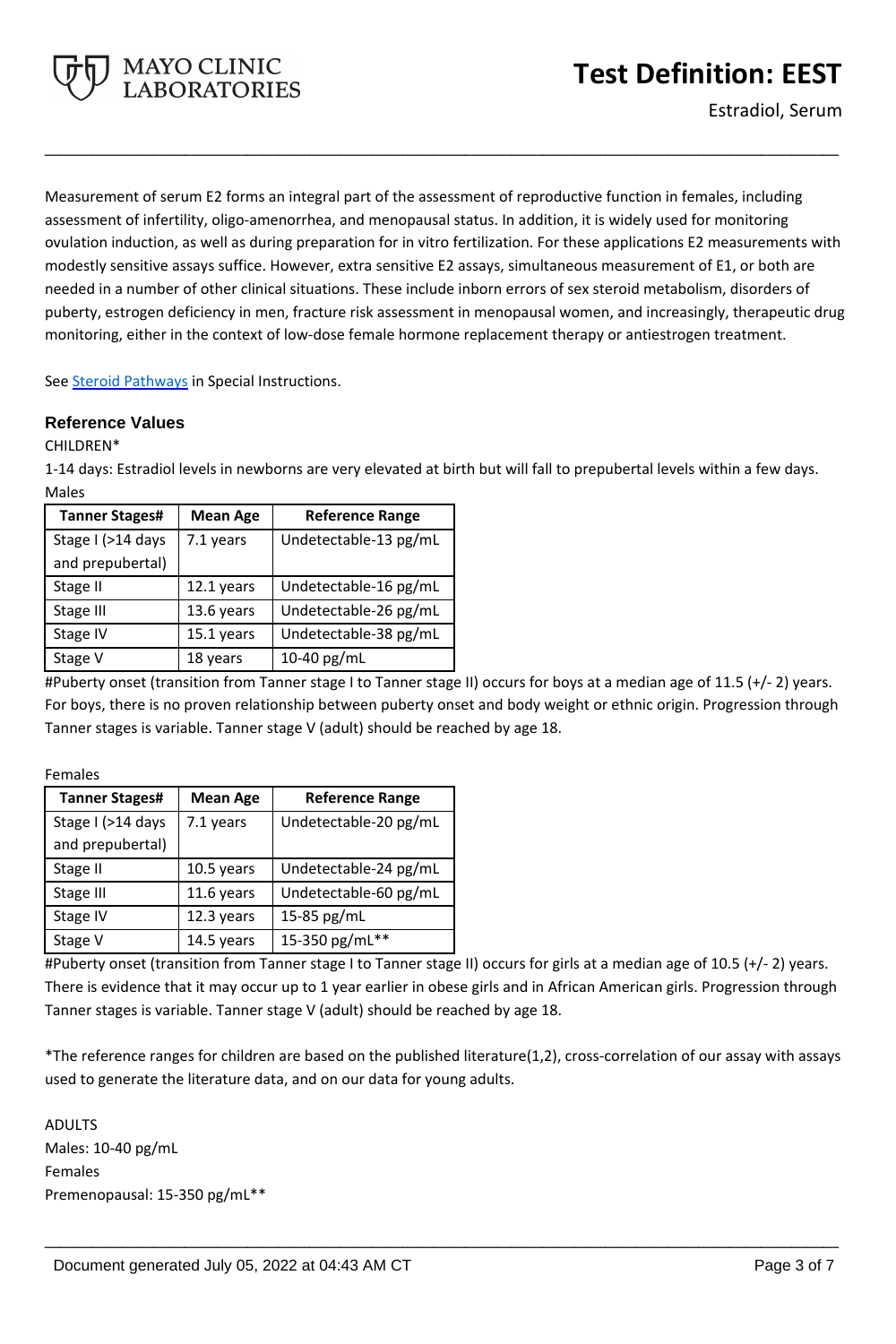

# **Test Definition: EEST**

Estradiol, Serum

Postmenopausal: <10 pg/mL \*\*E2 levels vary widely through the menstrual cycle. Conversion factor E2: pg/mL x 3.676=pmol/L (molecular weight=272)

For SI unit Reference Values, see<https://www.mayocliniclabs.com/order-tests/si-unit-conversion.html>

# **Interpretation**

Estradiol (E2) levels below the premenopausal reference range in young females indicate hypogonadism. If luteinizing hormone (LH) and follicle stimulating hormone (FSH) levels are elevated, primary gonadal failure is diagnosed. The main causes are genetic (eg, Turner syndrome, familial premature ovarian failure), autoimmune (eg, autoimmune ovarian failure, possibly as part of autoimmune polyglandular endocrine failure syndrome type II), and toxic (eg, related to chemotherapy or radiation therapy for malignant disease). If LH/FSH levels are low or inappropriately "normal," a diagnosis of hypogonadotrophic hypogonadism is made. This can have functional causes, such as starvation, overexercise, severe physical or emotional stress, and heavy drug and/or alcohol use. It also can be caused by organic disease of the hypothalamus or pituitary. Further workup is usually necessary, typically including measurement of pituitary hormones (particularly prolactin), and possibly imaging.

**\_\_\_\_\_\_\_\_\_\_\_\_\_\_\_\_\_\_\_\_\_\_\_\_\_\_\_\_\_\_\_\_\_\_\_\_\_\_\_\_\_\_\_\_\_\_\_\_\_\_\_**

Irregular or absent menstrual periods with normal or high E2 levels (and often high estrone: E1 levels) are indicative of possible polycystic ovarian syndrome, androgen producing tumors, or estrogen producing tumors. Further workup is required and usually includes measurement of total and bioavailable testosterone, androstenedione, dehydroepiandrosterone (sulfate), sex hormone-binding globulin, and possibly imaging.

E2 levels change during the menstrual cycle, as follows:

- -Post-menses, levels may be as low as 15 pg/mL
- -Levels then rise during the follicular phase to a preovulatory peak, typically in the 300+ pg/mL range
- -Levels fall in the luteal phase
- -Menses typically occur when E2 levels are in the 50 to 100 pg/mL range

E2 analysis may be helpful in establishing time of ovulation and optimal time for conception. Optimal time for conception is within 48 to 72 hours following the midcycle E2 peak. Serial specimens must be drawn over several days to evaluate baseline and peak total estrogen (E1 + E2) levels. Low baseline levels and a lack of rise, as well as persistent high levels without midcycle rise, are indicative of anovulatory cycles.

For determining the timing of initiation of ovarian stimulation in in vitro fertilization studies, low levels (around 30 pg/mL) before stimulation, are critical, as higher values often are associated with poor stimulation cycles.

Estrogen replacement in reproductive-age women should aim to mimic natural estrogen levels as closely as possible. E2 levels should be within the reference range for premenopausal women, LH/FSH should be within the normal range, and E2 levels should ideally be higher than E1 levels.

The current recommendations for postmenopausal female hormone replacement are to administer therapy in the smallest beneficial doses for as briefly as possible. Ideally, E2 and E1 levels should be held below, or near, the lower limit of the premenopausal female reference range.

**\_\_\_\_\_\_\_\_\_\_\_\_\_\_\_\_\_\_\_\_\_\_\_\_\_\_\_\_\_\_\_\_\_\_\_\_\_\_\_\_\_\_\_\_\_\_\_\_\_\_\_**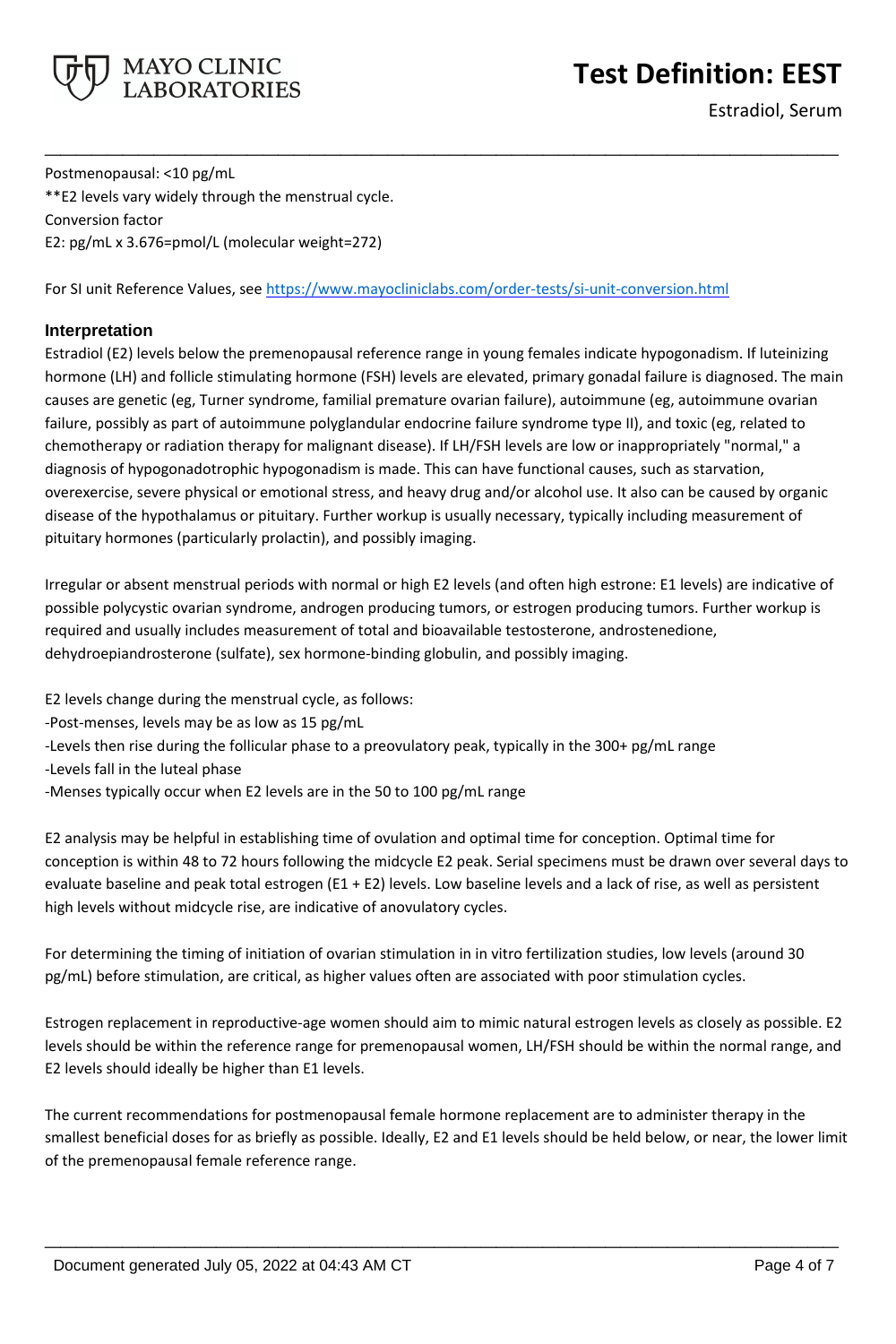# **Test Definition: EEST**



Postmenopausal women and older men in the lowest quartile of E2 levels are at increased risk of osteoporotic fractures. E2 levels are typically less than 5 pg/mL in these patients.

**\_\_\_\_\_\_\_\_\_\_\_\_\_\_\_\_\_\_\_\_\_\_\_\_\_\_\_\_\_\_\_\_\_\_\_\_\_\_\_\_\_\_\_\_\_\_\_\_\_\_\_**

Antiestrogen therapy with central or peripheral acting agents that are not pure receptor antagonists usually aims for complete suppression of E2 production, and in the case of aromatase inhibitors, complete E1 and E2 suppression.

Gynecomastia or other signs of feminization in males may be due to an absolute or relative (in relation to androgens) surplus of estrogens. Gynecomastia is common during puberty in boys. Unless E1, E2, or testosterone levels exceed the adult male reference range, the condition is usually not due to hormonal disease (though it sometimes may still result in persistent breast tissue, which later needs to be surgically removed). For adults with gynecomastia, the workup should include testosterone and adrenal androgen measurements, in addition to E2 and E1 measurements. Causes for increased E1 or E2 levels include:

-High androgen levels caused by tumors or androgen therapy (medical or sport performance enhancing), with secondary elevations in E1 and E2 due to aromatization

-Obesity with increased tissue production of E1

MAYO CLINIC **LABORATORIES** 

- -Decreased E1 and E2 clearance in liver disease
- -Estrogen producing tumors
- -Estrogen ingestion

Normal male E1 and E2 levels also may be associated with feminization or gynecomastia, if bioavailable testosterone levels are low due to primary/secondary testicular failure. This may occur, for example, when patients are receiving antiandrogen therapy or other drugs with antiandrogenic effects (eg, spironolactone, digitalis preparations).

The gonadotrophin-releasing hormone stimulation test remains the central part of the workup for precocious puberty. However, baseline sex steroid and gonadotrophin measurements also are important. Prepubertal girls have E2 levels below 10 pg/mL (most <5 pg/mL). Levels in prepubertal boys are less than half the levels seen in girls. LH/FSH are very low or undetectable. E1 levels also are low, but may rise slightly in obese children after onset of adrenarche. E2, which is produced in the gonads, should remain low in these children. In true precocious puberty, both E2 and LH/FSH levels are elevated above the prepubertal range. Elevation of E2 or E1 alone suggests pseudo-precocious puberty, possibly due to a sex steroid-producing tumor.

In delayed puberty, estrogens and gonadotrophins are in the prepubertal range. A rise over time predicts the spontaneous onset of puberty. Persistently low estrogens and elevated gonadotrophins suggest primary ovarian failure, while low gonadotrophins suggest hypogonadotrophic hypogonadism. In this latter case, Kallmann syndrome (or related disorders) or hypothalamic/pituitary tumors should be excluded in well-nourished children.

Inherited disorders of sex steroid metabolism are usually associated with production abnormalities of other steroids, most notably a lack of cortisol. Aromatase deficiency is not associated with cortisol abnormalities and usually results in some degree of masculinization in affected females, as well as primary failure of puberty. Males may show delayed puberty and delayed epiphyseal closure, as well as low bone-density. E2 and E1 levels are very low or undetectable. Various forms of testicular feminization are due to problems in androgen signaling pathways and are associated with female (or feminized) phenotypes in genetic males. E2 and E1 levels are above the male reference range, usually within the female reference range, and testosterone levels are very high.

**\_\_\_\_\_\_\_\_\_\_\_\_\_\_\_\_\_\_\_\_\_\_\_\_\_\_\_\_\_\_\_\_\_\_\_\_\_\_\_\_\_\_\_\_\_\_\_\_\_\_\_**

See **Steroid Pathways** in Special Instructions.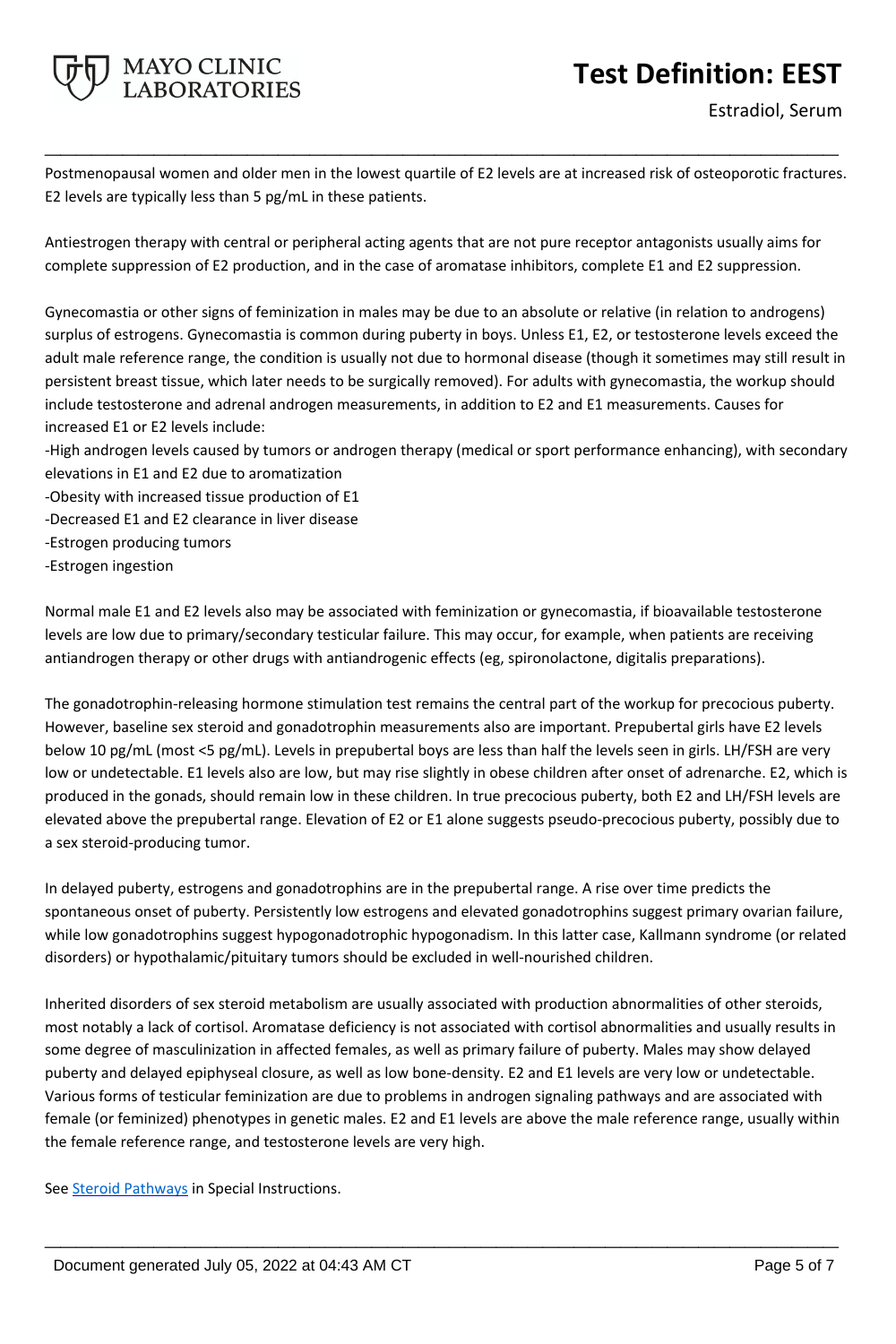

Estradiol, Serum

# **Cautions**

Fulvestrant is a member of a new class of drugs called "selective estrogen receptor degraders" (SERDS).

Fulvestrant has modest cross reactivity (1%-5%) in estradiol immunoassays, but because the peak dose levels of this drug are between 10-fold (reproductive age women) and greater than 200-fold (postmenopausal women) higher than the naturally circulating estradiol concentrations in the treated women, this causes dramatically false-high estradiol results in immunoassays, when blood sampling occurs in close temporal proximity to dosing.

**\_\_\_\_\_\_\_\_\_\_\_\_\_\_\_\_\_\_\_\_\_\_\_\_\_\_\_\_\_\_\_\_\_\_\_\_\_\_\_\_\_\_\_\_\_\_\_\_\_\_\_**

By contrast, estradiol measurements by mass spectrometry display greater than 1000-fold lower cross reactivity (<0.001%), meaning that the impact of Fulvestrant on serum estradiol measurements by mass spectrometry is negligible, even if blood sampling occurs at peak dose.

# **Clinical Reference**

1. Bidlingmaier F, Wagner-Barnack M, Butenandt O, Knorr D: Plasma estrogens in childhood and puberty under physiologic and pathologic conditions. Pediatr Res 1973;7(11):901-907

2. Elmlinger MW, Kuhnel W, Ranke MB: Reference ranges for serum concentrations of lutropin (LH), follitropin (FSH), estradiol (E2), prolactin, progesterone, sex hormone-binding globulin (SHBG), dehydroepiandrosterone sulfate (DHEAS), cortisol and ferritin in neonates, children and young adults. Clin Chem Lab Med 2002;40(11):1151-1160

3. Cummings SR, Browner WS, Bauer D, et al: Endogenous hormones and the risk of hip and vertebral fractures among older women. N Engl J Med 1998;339:733-738

4. Iughetti L, Predieri B, Ferrari M, et al: Diagnosis of central precocious puberty: endocrine assessment. J Pediatr Endocrinol Metab 2000;13 Suppl 1:709-715

5. Ismail AA, Barth JH: Endocrinology of gynaecomastia. Ann Clin Biochem 2001;38:596-607

6. Kligman I, Rosenwaks Z: Differentiating clinical profiles: predicting good responders, poor responders, and hyperresponders. Fertil Steril 2001;76:1185-1190

7. Traggiai C, Stanhope R: Delayed puberty. Best Pract Res Clin Endocrinol Metab 2002;16:139-151

# **Performance**

## **Method Description**

The liquid chromatography-tandem mass spectrometry (LC-MS/MS) method employs an organic extraction to remove water-soluble conjugates and to allow for concentration of the specimen. The method is free from interferences and represents a reference methodology.

17 Beta-estradiol and estrone are extracted from 0.5 mL of serum with the organic solvent methylene chloride. Deuterated 17 beta-estradiol-d(5) and estrone-d(4) are added to each specimen before the liquid extraction and serve as internal standards. After derivatizatiod with dansyl chloride, HPLC is used prior to introduction of the derivatized sample extract into the MS/MS.(1) The calibration utilizes an 8-point standard curve over a concentration range of 0 to 600 pg/mL.(Anari MR, Bakhtiar R, Zhu B, et al: Derivatization of ethynylestradiol with dansyl chloride to enhance electrospray ionization: application in trace analysis of ethynylestradiol in Rhesus monkey plasma. Anal Chem 2002;74:4136-4144)

**\_\_\_\_\_\_\_\_\_\_\_\_\_\_\_\_\_\_\_\_\_\_\_\_\_\_\_\_\_\_\_\_\_\_\_\_\_\_\_\_\_\_\_\_\_\_\_\_\_\_\_**

## **PDF Report**